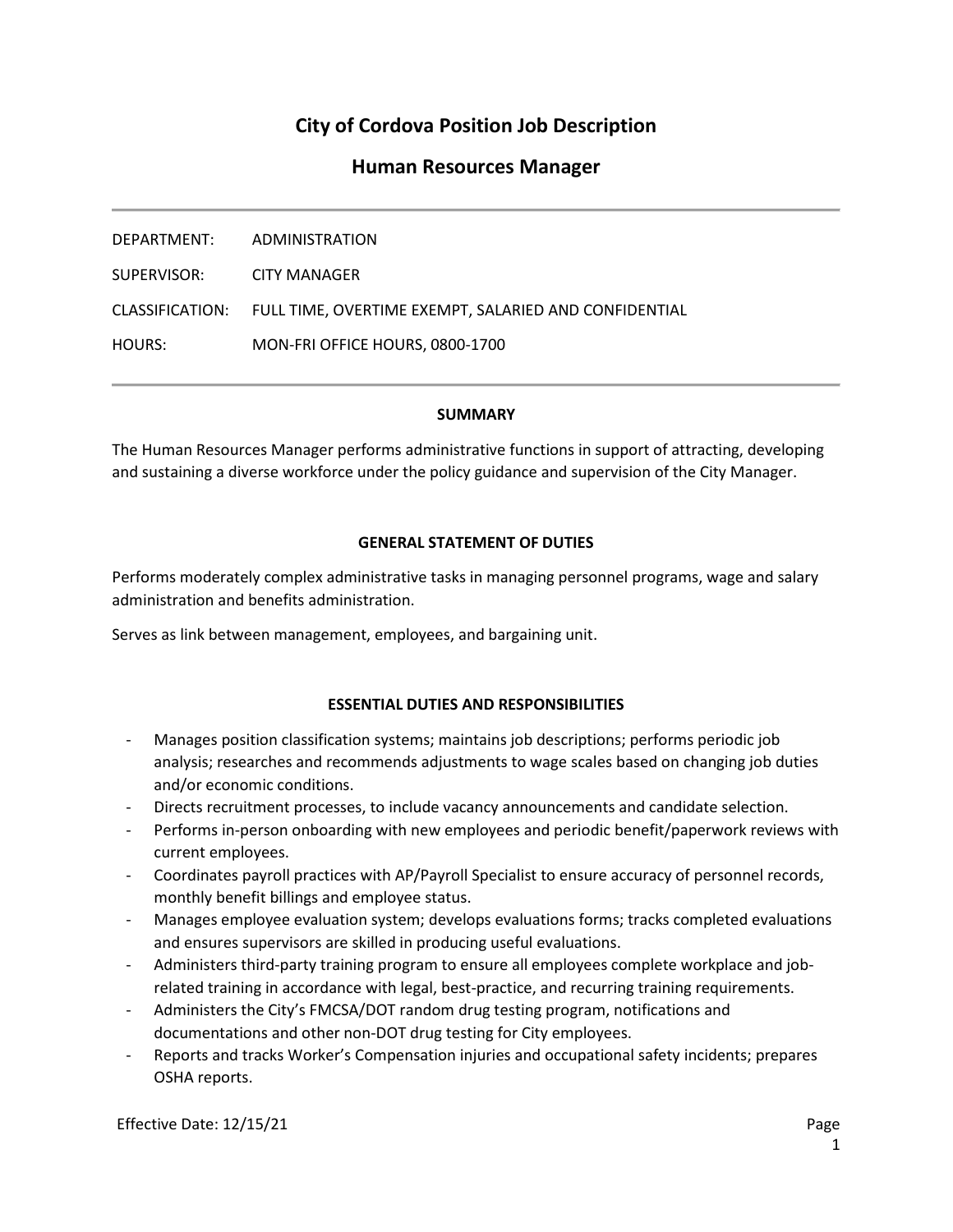- Develops personnel policies and procedures to ensure personnel programs are in compliance with federal, state and local regulations.
- Serves as liaison between the City and the bargaining unit; supports collective bargaining activities and fosters conflict resolution efforts between management and employees.
- Fosters and maintains a good working relationship with the bargaining unit; communicates routinely with administrative representatives and local stewards.
- Manages and maintains employee personnel files in accordance with confidentiality standards, access requirements and adopted retention schedules.
- Facilitates audits by providing records and documentation to Finance Department upon request.
- Meets regularly with City Manager and other department directors to ensure coordination of administrative support needs.

### **MINIMUM QUALIFICATIONS**

- A. High School diploma or GED.
- B. Two (2) years' administrative experience.

### **PREFERRED QUALIFICATIONS**

- A. Bachelor's degree in human resources or a related field.
- B. Five (5) years' experience in personnel management, labor relations and/or staff supervision.

### **NECESSARY COMPETENCIES (KNOWLEDGE, SKILLS, ABILITIES, BEHAVIORS)**

- A. Working knowledge of the methods and best practices for maintaining confidential personnel and complex project records.
- B. Excellent interpersonal, problem-solving, and verbal and written communication skills.
- C. Skill in establishing and maintaining productive working relationships.
- D. Ability to handle confidential employee and administrative information with tact and discretion; ability to maintain confidentiality; ability to deal tactfully and effectively with others in emotional, possibly controversial situations.
- E. Ability to make decisions to resolve problems in accordance with established policies and procedures.
- F. Ability to understand and follow written/oral policies, procedures and instructions; ability to interpret and apply pertinent laws and regulations as they relate to assigned tasks.
- G. Ability to coordinate, analyze, and utilize a variety of reports and records.
- H. Ability to use logic and creative thought processes to develop solutions.
- I. Ability to maintain professionalism under pressure, to manage simultaneous tasks and projects, and to meet multiple deadlines.
- J. Ability and willingness to quickly learn and put to use new skills and knowledge brought about by rapidly changing information and technology.
- K. Ability to maintain a positive work atmosphere by acting and communicating in a manner that is respectful and fosters teamwork.
- L. Demonstrated integrity, ingenuity and inventiveness in the conduct of assigned tasks.